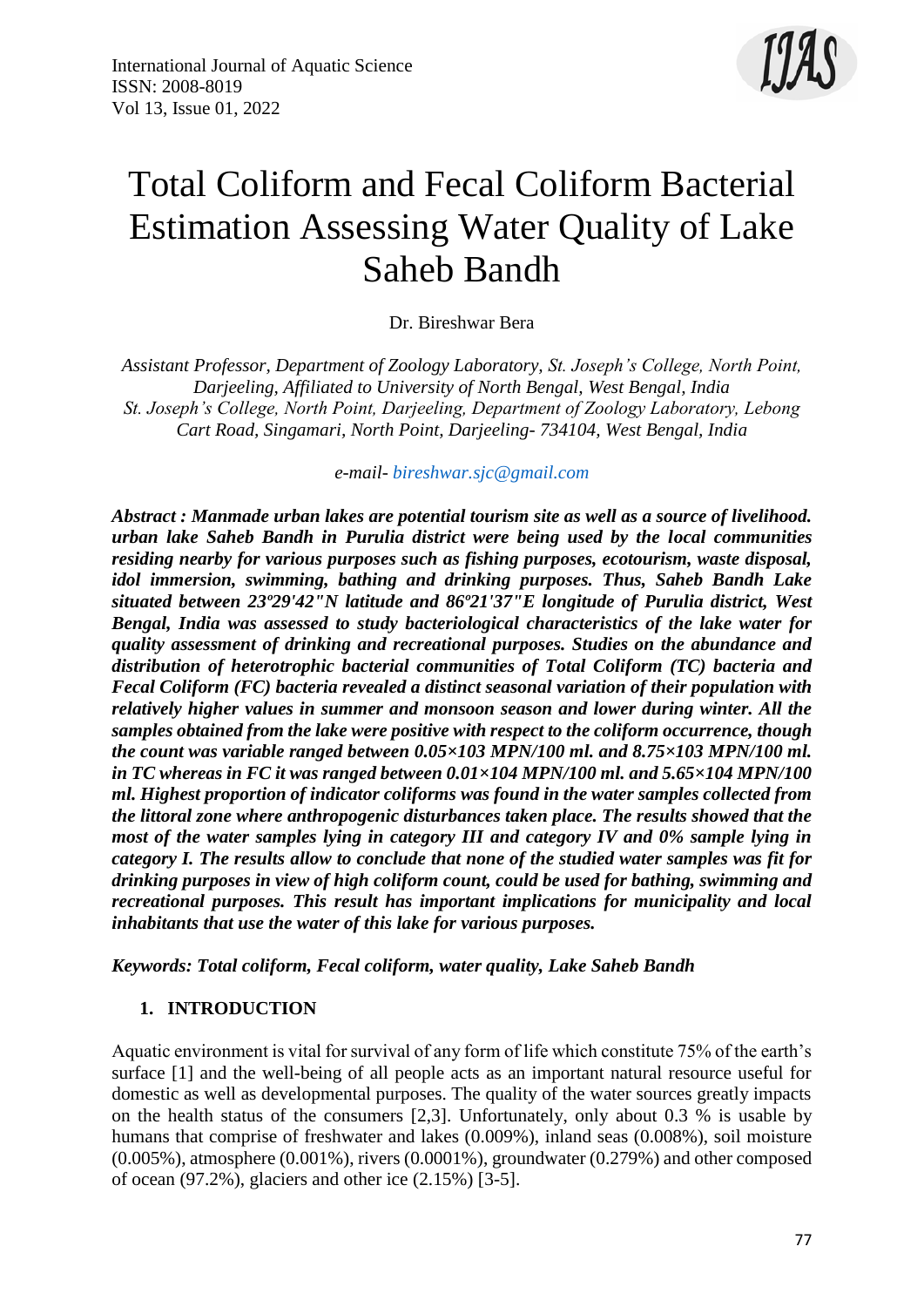

The surface water from lakes, ponds, rivers, streams are vital resources of water necessary for subsistence of all living organisms [3]. The vast majority of people living in undeveloped countries still rely on surface waters as their primary sources of water and simultaneously, as their means of waste disposal. A majority of this population depends on unprotected or contaminated water sources as a means of drinking water which can cause outbreaks of waterborne diseases [5-10] to human and other animals [11-13].

Lakes provide fisheries, flood plains, agriculture, natural services and products like aquifer replenishment, water quality improvement and biodiversity [2,14-15] as well as support transportation, recreation and other cultural amenities [16]. Although these water sources serve a great benefit to the communities, they are usually under threat as a result of anthropogenic activities in some of the communities surrounding the lake and the streams [10].

Microbial indicators are useful to determine whether the water is safe or unsafe for use. Recently, concerns have been raised about the appropriate use of microbial indicators to regulate recreational uses of water bodies [11,17] whereas their diversity and density may be used as an indicator for the suitability of water [11,18].

A large variety of pathogenic forms may occur, including indigenous and external microorganisms, usually with considerable fecal content [19]. Majority of microbial pathogens in water are coming from feces of human and other mammals can enter waters either from a point source, non-point sources or both. Rainwater surface run-offs, storm sewer spillages or overflow cause non-point microbial pollution of waters, while point-source pollution comes from discharge of untreated or partially treated effluents from wastewater treatment plants [1,20-21].

A variety of sources of microbial pollution susceptible to recreational waters can contain pathogenic microorganisms that cause infections in gastrointestinal tract, upper respiratory tract, ears, eyes, nasal cavity and skin [11,22]. In order to ensure and maintain good health, water should be of good quality meeting local and WHO recommended standards [23]. In absence of proper management, serious problems may arise in availability and quality of water  $[11,24)$ .

Pathogenic microorganisms contaminate the water, is now a major global problem. The main causes of bacteria in the aquatic environment are the disposal of human waste and municipal waste water through sewage and drainage ditches systems. Human pathogenic bacteria, particularly members of the coliform can inhabit on fishes and aquatic environment [25]. Feces of warm-blooded animals can harbor fecal coliforms and they are the most commonly used indicators of fecal pollution in water and food. Increased levels of fecal coliforms provide a warning of failure of the water distribution system and possible contamination with other pathogens [26]. Water become unsafe for human consumption or usage when it contains pathogenic or diseases causing microorganisms. The consumption of unhygienic drinking water and uses of unsafe water for daily purposes lead to the prevalence of diseases among the population [27].

The maintenance of good water quality is essential for healthy survival of aquatic organisms and people's good health those who are exposed to this water. However, there are only a few published data on the microbiological quality of wetland water of these microorganisms in few areas around the country. Microbial communities play vital roles in decomposition of organic matter, remineralization of nutrients, and biogeochemical cycling in terrestrial and aquatic environments. Wetlands are unique ecosystems, and can act as ecotones between terrestrial and aquatic systems [28-29].

A few previous studies indicated that microbial community structure in wetlands was dependent on soil type [30-31), soil depth [30], carbon and nitrogen sources [32], vegetation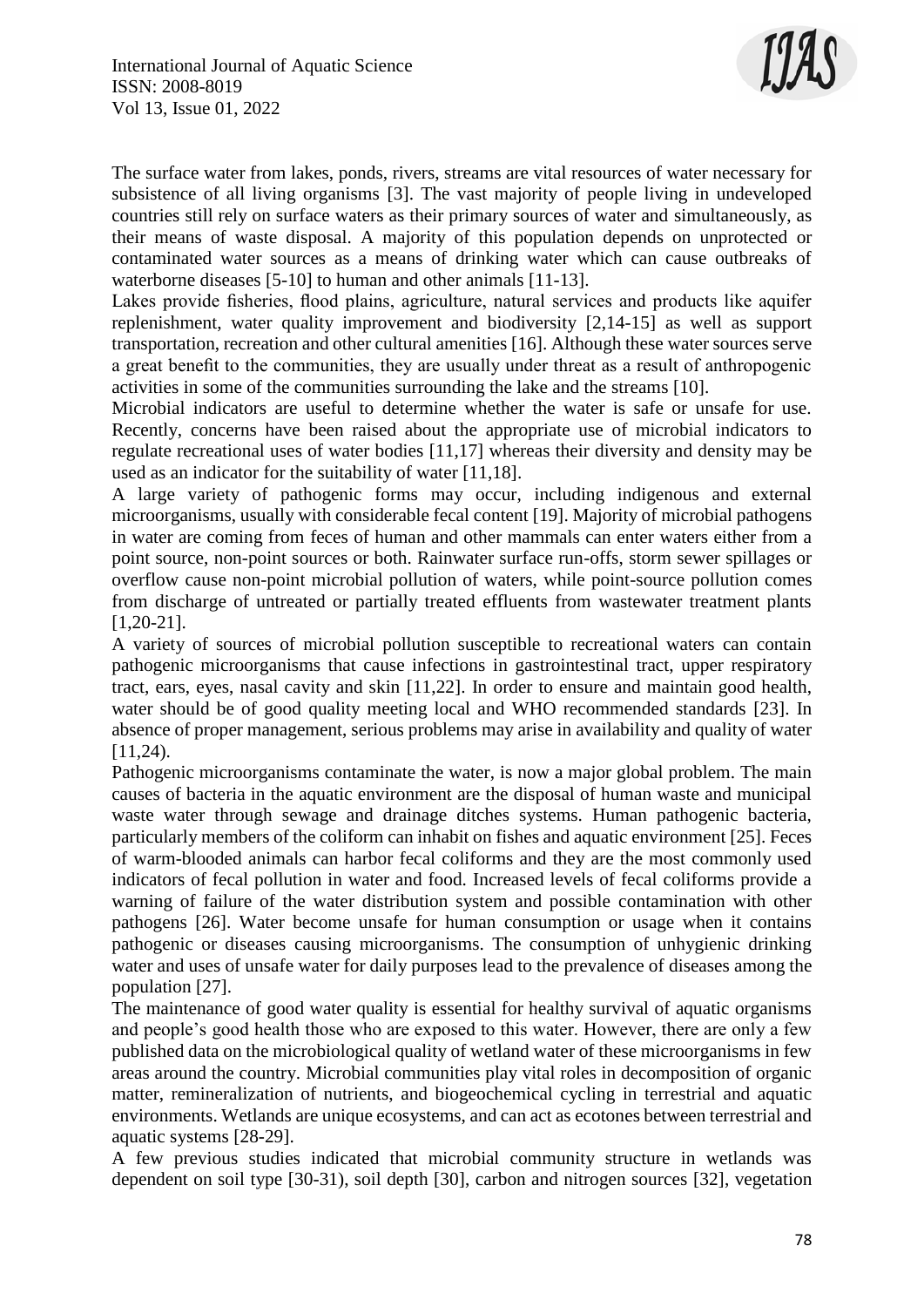

[33], and successional stage [34]. These previous studies focused on soil microorganisms in wetlands.

Bacteria acts as water quality indicators where it can be taken as an indication of fecal contamination of water and as an indication of the potential health risk that fecal contamination poses. The higher the level of indicator bacteria, the higher is the level of fecal contamination and greater the risk of water-borne diseases [11,35]. Aquatic environments determine the source of fecal contamination and essential for estimating the health risks associated with pollution, and identifying likely measures to remediate polluted waterways [8,11]. Inadequately treated human sewage or runoff from animal husbandries into streams or lakes along with many other factors including wastes from wild animals, variations in turbidity or water chemistry, algal blooms which increase bacterial load in the water bodies [11] are the sources of microbiological pollution.

For domestic as well as recreational purposes untreated surface water are still commonly used in many areas in developing countries [36], and the communities in the urban town Purulia and surrounding areas of the Lake Saheb Bandh are not exceptional one in West Bengal, India. It acts as an important source of drinking water to inhabitants of town Purulia and offers facilities for navigation and transportation, fisheries, harvesting of economically useful plants, sightseeing, tourism and recreation. The anthropogenic pressures have affected the water quality of the lake to a great extent and monitoring the quality of lake water using microbial indicators is of pivotal importance in combating the problems associated with public health. Sources of contamination in the water resource may involve direct rainfall, disposal of domestic wastes, municipal and medical wastes, and seepage from broken septic tanks, pit latrines and surface runoff water containing fecal matter causing undesirable change. Some communities surrounding the lake use it as a tourist center and for recreational purposes.

The objective of present study was therefore to investigate the incidence of coliform bacteria as indicators of contamination level in this typical urban lake ecosystem to establish if seasonal changes in climate affect these quality issues.

# **2. MATERIALS AND METHODS**

#### *2.1. Location and site description*

The freshwater lake Saheb Bandh (Nibaran Sayar) is located at 23º29'42"N latitude and 86 º 21'37" E longitudes (Fig 1) situated at the center of the Purulia town in West Bengal. The land and water area of lake covers an area of  $\sim 110$  acres [37] with mean depth of  $4.8 \pm 2$  m [38]. The water is mainly used for domestic as well as drinking purposes under the administrative control of Purulia Municipal Corporation (PMC), and also being used for fishing, sports, recreational and cultural purposes throughout the year. It is an important wetland ecosystem for its biological diversity, aesthetic beauty and multipurpose features like bathing, washing, fishing, boating, swimming etc. Apart from the water spread area, its surrounding open landmass is also an integrated part of this lake ecosystem, which provides several cultural and recreational activities. Unfortunately, in spite of its environmental, recreational and aesthetic values it has received little attention in the past. The most noticeable threats to the wetland are domestic sewage from surrounding houses and nearby shops. There are small islands at the center of the lake and Subhas Park that plays an important role as the shelter and breeding ground of many migratory water birds and local non-migratory bird species.

Figure1. Lake Saheb Bandh (Nibaran Sayar) In Purulia District, West Bengal, India (Courtesy Google Earth)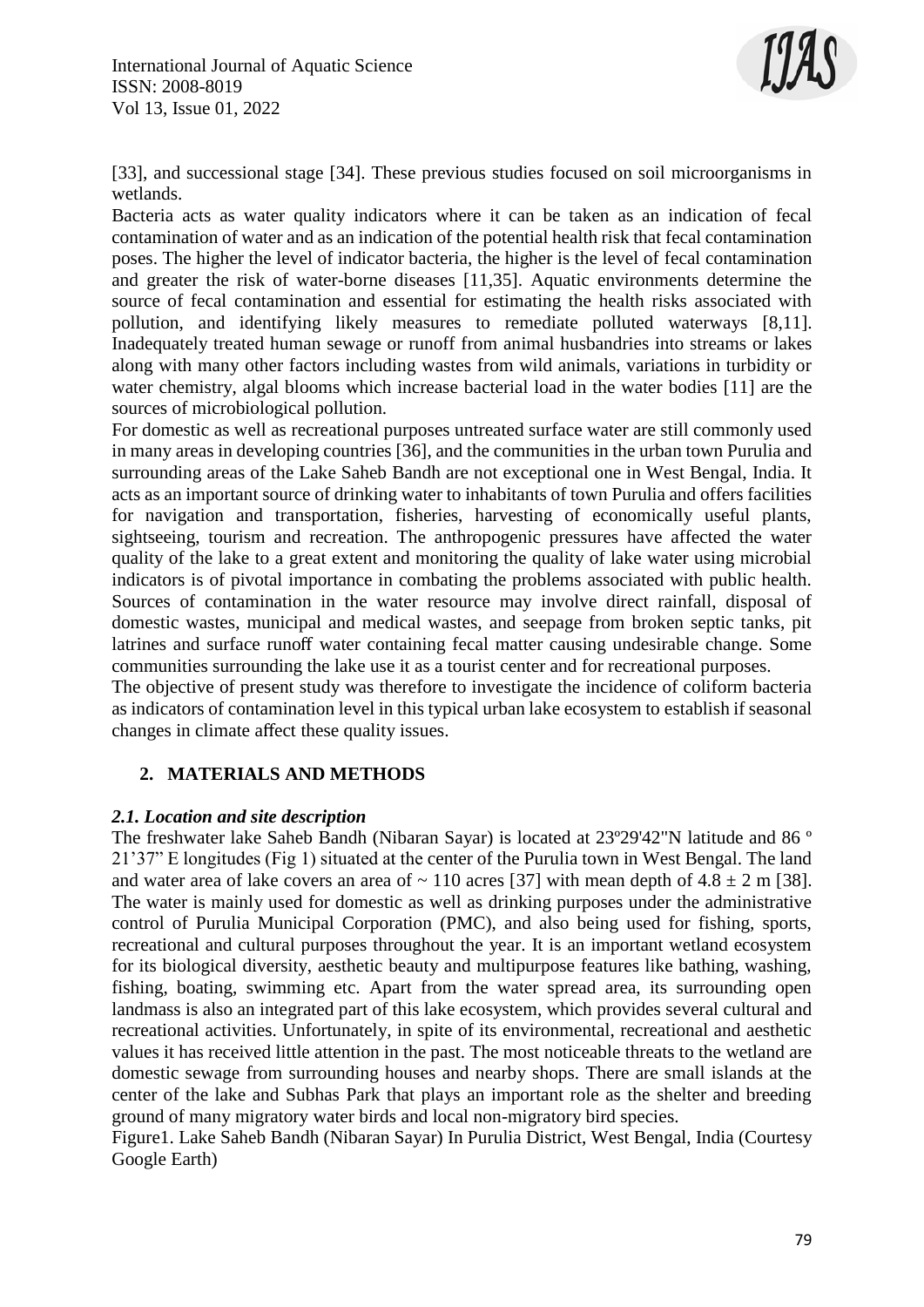



# *2.2. Collection of Sample*

Samplings were carried out at monthly intervals from March 2017 to February 2018, from ten selected spots (Figure 2) during morning hours, covering the entire water area of the lake. The entire study period was classified into three seasons representing summer (March 2017 – June 2017), monsoon (July 2017 – October 2017) and winter (November 2017 – February 2018). Water sample for bacteriological studies were collected in sterilized plastic (100 ml) bottles which were previously carefully cleaned, rinsed thoroughly with distilled water [39].

Figure 2. Map Showing Sampling Points/Locations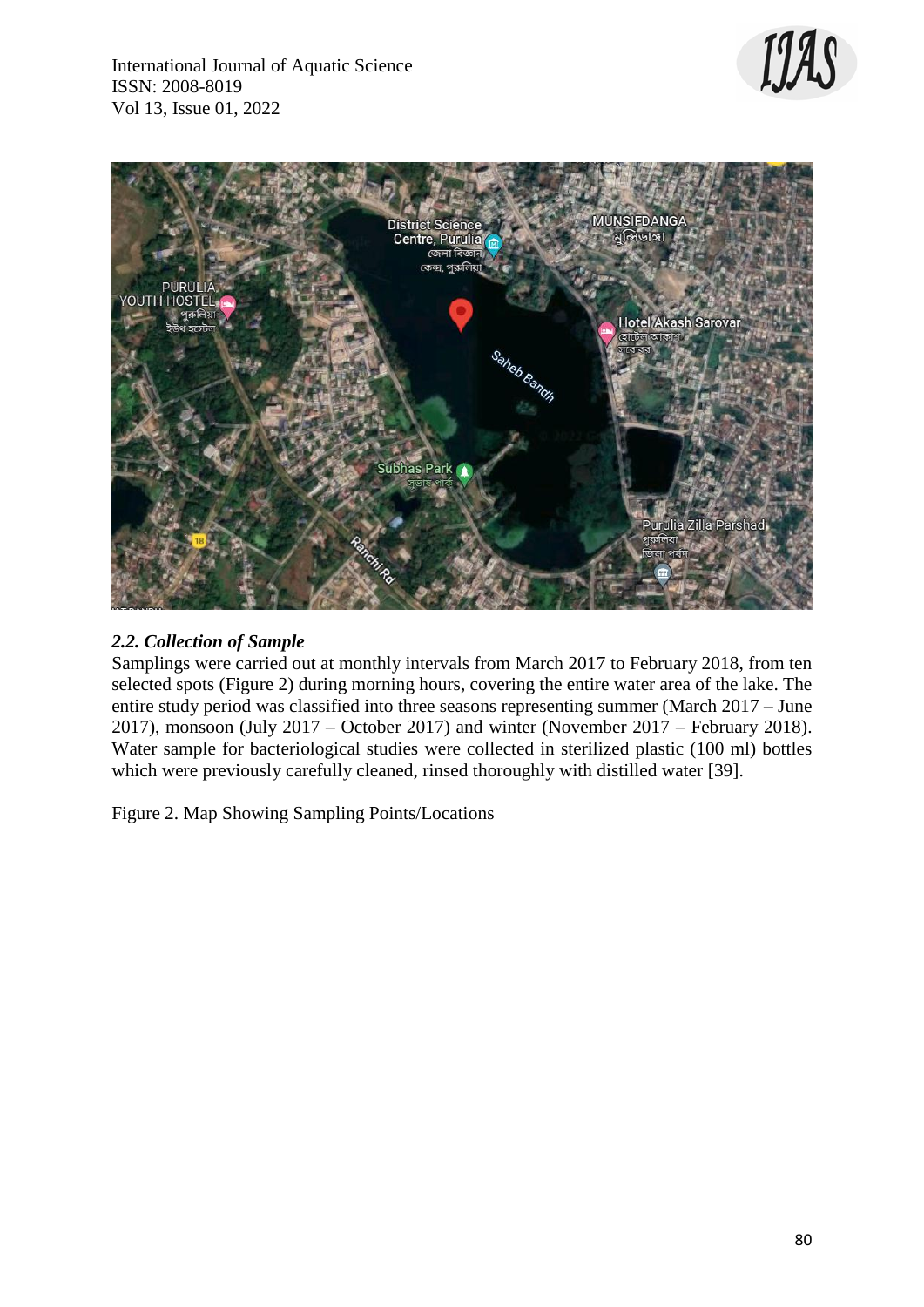



### *2.3. Coliform Count*

Total aerobic and facultative bacteria were assessed by Standard Plate Count Method (SPC) using agar medium and inoculated at 37˚C. The enumeration of total coliform bacteria (TC) was done using multiple tube method. This method determines the presence of bacteria as well as most probable number (MPN) of total coliform by planting a series of measured quantities of water into test tubes containing culture media.

For fecal coliform, the measured amount of water samples was inoculated in lactose broth in similar way to total coliform and after incubation at 37˚C, positive tubes were later incubated at 44˚C for 48 hours. The probable number of fecal coliforms was calculated with a MPN table were followed as per standard method [39].

#### **3. RESUTS**

| Table 1. Monthly Vanation of Total Comoni (ATO TAITIV/TOO IIII) in unterent Blatton. |          |                |     |     |                |      |                |     |            |     |          |     |
|--------------------------------------------------------------------------------------|----------|----------------|-----|-----|----------------|------|----------------|-----|------------|-----|----------|-----|
| St. No.                                                                              | $Mar-17$ | Apr            | May | Jun | Jul            | Aug  | Sep            | Oct | <b>Nov</b> | Dec | $Jan-18$ | Feb |
| Stn.1                                                                                | 3.5      | 4.3            | 8   | 5   | 8.75           | 7.4  | 6.5            | 5   | 3          | 2.2 | 2        | 4.6 |
| Stn.2                                                                                | 2.5      | 0.7            | 0.5 | 0.5 | 0.65           | 3.95 | 2              | 0.2 | 0.1        | 0.4 | 0.2      | 0.3 |
| Stn.3                                                                                | 3.6      | 4              | 0.9 | 4   | 8.2            | 3    | 5              | 3   | 3          | 1.3 | 0.4      | 2.1 |
| Stn.4                                                                                | 1.5      | 1.8            | 0.6 | 0.3 | 0.2            | 0.4  | 2.35           | 1.8 | 0.3        | 0.2 | 0.1      | 0.4 |
| Stn.5                                                                                | 3        | 7.5            | 4.1 | 6   | 8.5            | 1.3  | 3.5            | 6.5 | 4          | 2.4 | 0.3      | 2.4 |
| Stn.6                                                                                | 0.5      | 0.5            | 1.5 | 2.5 | 0.25           | 0.3  | 1.75           | 0.7 | 1.5        | 0.2 | 0.3      | 0.2 |
| Stn.7                                                                                | 2.6      | 3.6            | 1.3 | 3.5 | 0.55           | 7    | 1.5            | 0.9 | 1.2        | 0.6 | 0.3      | 0.1 |
| Stn.8                                                                                | 3.8      | $\overline{2}$ | 0.7 | 0.5 | $\overline{4}$ | 0.6  | 4              | 3   | 0.8        | 0.2 | 0.05     | 1.1 |
| Stn.9                                                                                | 1.5      | 2.5            | 0.5 | 0.5 | 0.6            | 6    | 5              | 3.6 | 0.4        | 0.5 | 0.3      | 1.5 |
| Stn.10                                                                               | 2        | 3              | 0.6 | 0.7 | 0.9            | 5    | $\overline{2}$ | 0.4 | 0.6        | 0.4 | 2.5      | 1.2 |

Table 1. Monthly variation of Total Coliform  $(\times 10^3 \text{ MPN}/100 \text{ m})$  in different Station.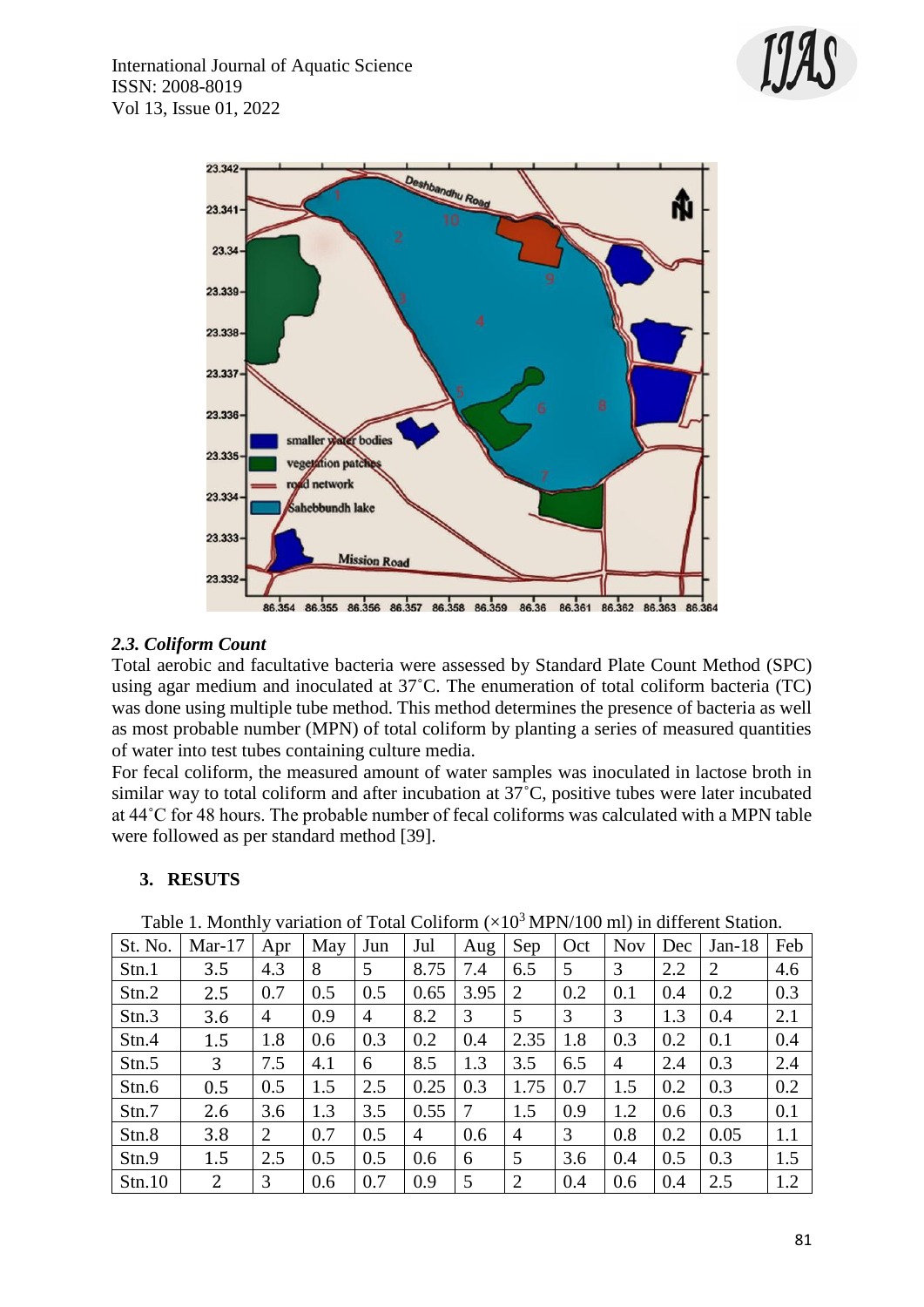

| St.    | Mar-         |     | Ma   |              |     | Au  |     |              |            |              | Jan- |                |
|--------|--------------|-----|------|--------------|-----|-----|-----|--------------|------------|--------------|------|----------------|
| No.    | 17           | Apr | V    | Jun          | Jul | g   | Sep | Oct          | <b>Nov</b> | Dec          | 18   | Feb            |
|        |              |     |      |              | 0.3 |     |     |              |            |              |      | 0.0            |
| Stn.1  | 1.3          | 0.2 | 1.1  | 0.2          | 5   | 1.5 | 0.5 | 0.2          | 0.65       | 0.7          | 0.1  | 5              |
|        |              |     |      |              | 0.0 | 0.0 | 0.1 | 0.0          | 0.07       |              |      | 0.0            |
| Stn.2  | 0.1          | 0.2 | 0.05 | 0.1          | 5   | 5   | 5   | 5            | 5          | 0.1          | 0.01 | $\overline{3}$ |
|        |              |     |      |              |     |     |     |              |            | 0.1          |      | 0.0            |
| Stn.3  | $\mathbf{1}$ | 0.2 | 0.15 | 0.2          | 0.1 | 0.2 | 1.4 | 0.1          | 0.08       | 5            | 0.01 | 4              |
|        |              |     |      | 0.0          | 0.1 |     | 0.2 | 0.0          |            | 0.0          |      | 0.0            |
| Stn.4  | 0.1          | 0.1 | 0.15 | $\mathbf{1}$ | 5   | 0.1 | 5   | $\mathbf{1}$ | 0.08       | $\mathbf{1}$ | 0.01 | $\overline{2}$ |
|        |              |     |      | 0.0          | 0.0 |     |     |              |            |              |      |                |
| Stn.5  | 0.4          | 0.1 | 0.05 | 5            | 5   | 1.3 | 0.2 | 0.6          | 0.05       | 0.1          | 0.1  | 0.1            |
|        |              |     |      | 0.0          |     | 0.0 |     |              |            | 0.0          |      | 0.0            |
| Stn.6  | 0.2          | 0.1 | 0.01 | 1            | 0.1 | 5   | 0.1 | 0.3          | 0.01       | $\mathbf{1}$ | 0.01 | $\overline{2}$ |
|        |              |     |      | 0.0          |     |     |     | 0.0          |            |              |      | 0.0            |
| Stn.7  | 0.05         | 0.2 | 0.05 | 5            | 1.3 | 0.1 | 0.6 | 5            | 0.05       | 0.1          | 0.3  | $\overline{3}$ |
|        |              |     |      |              |     |     |     | 0.1          |            | 0.1          |      | 0.0            |
| Stn.8  | 0.2          | 0.4 | 0.1  | 0.2          | 0.5 | 0.2 | 0.9 | 5            | 0.15       | 5            | 0.3  | $\mathbf{1}$   |
|        |              |     |      |              |     | 1.2 |     |              |            | 0.2          |      |                |
| Stn.9  | 0.75         | 0.8 | 0.2  | 0.2          | 0.2 | 5   | 0.4 | 0.1          | 0.2        | 5            | 0.05 | 0.8            |
|        |              | 0.5 |      |              |     |     |     |              | 0.22       |              |      |                |
| Stn.10 | 0.34         | 5   | 0.15 | 0.3          | 0.2 | 0.4 | 0.7 | 0.2          | 5          | 0.3          | 0.2  | 0.1            |

Table 2. Monthly variation of Fecal Coliform  $(\times 10^4$  MPN /100 ml) in different Station.

Table 3. Analysis of bacteriological water quality originating from Saheb Bandh Lake using criteria given by Shafi *et al*., 2013.

| Category     | MPN range | Usage                | Grade     |
|--------------|-----------|----------------------|-----------|
| Category I   |           | Drinking             | Excellent |
| Category II  | $4 - 50$  | Bathing and swimming | Good      |
| Category III | 51-400    | Bathing and swimming | Fair      |
| Category IV  | 401-1100  | Unfit                | Poor      |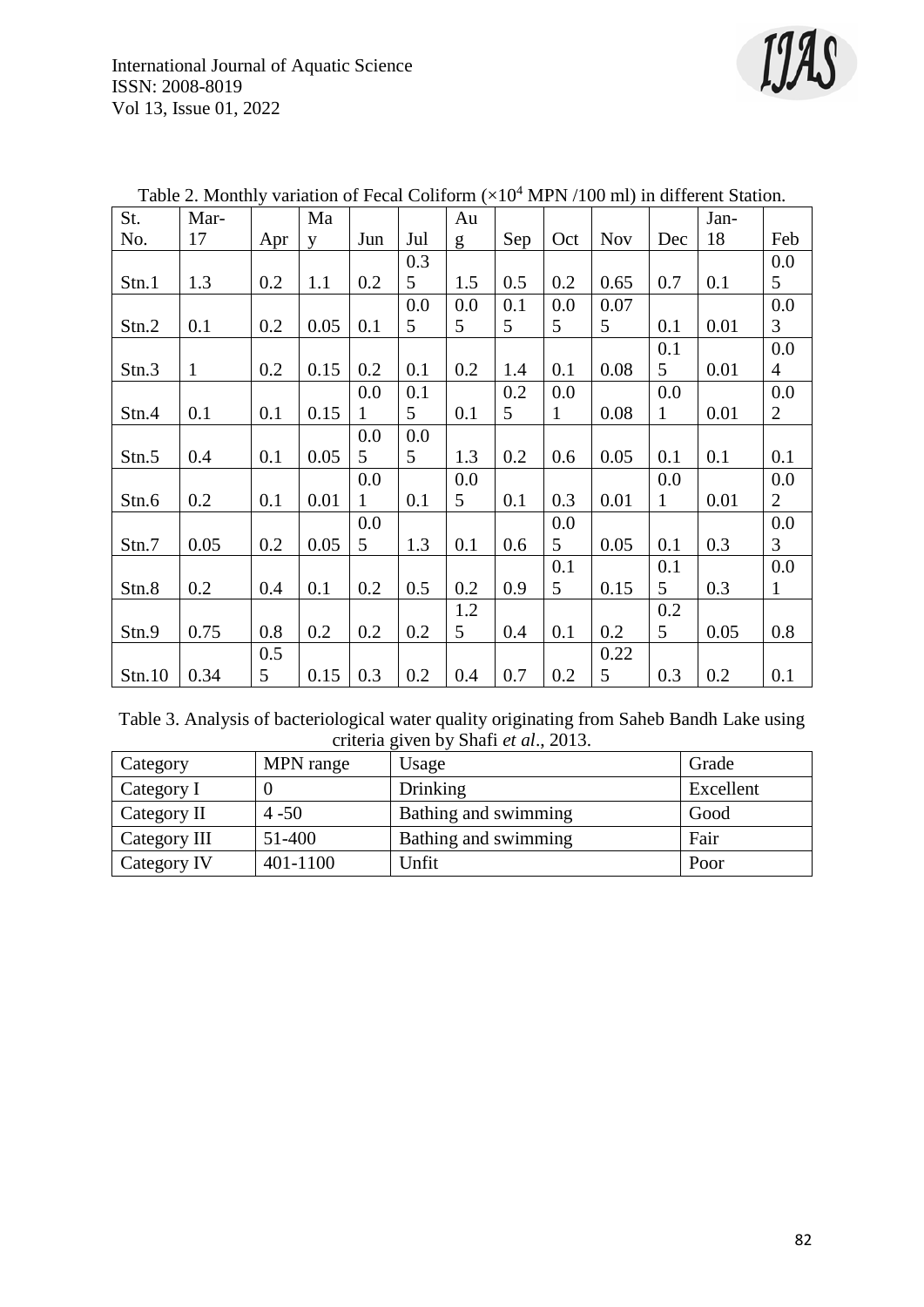



Figure 3. Seasonal variations of Total Coliform in Lake Saheb Bandh



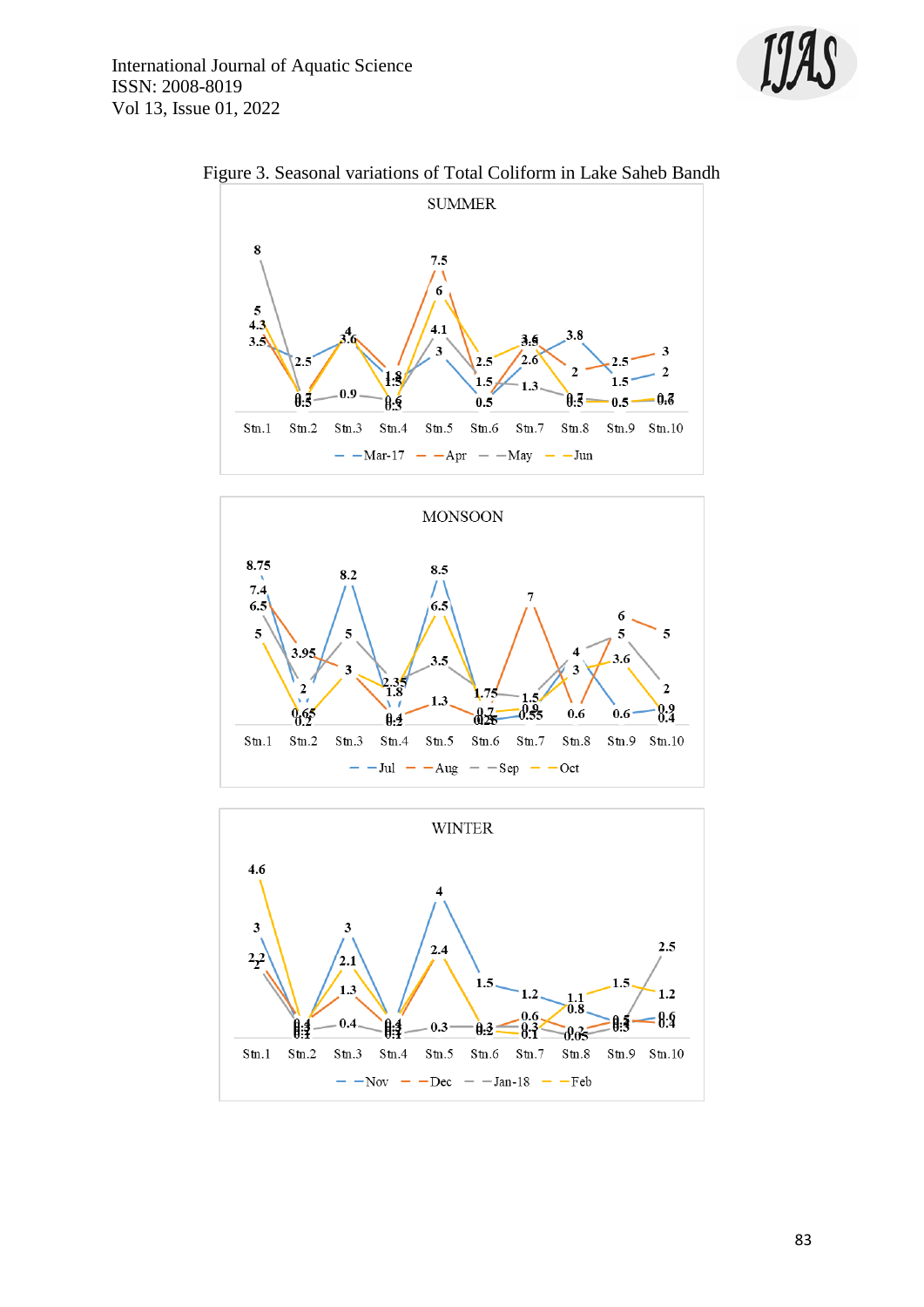



Figure 4. Seasonal variations of Fecal Coliform in Lake Saheb Bandh

All the water samples collected during the study period were showed positive results with respect to the coliform occurrence well above the permissible limits, though the counts were variable (Table 1 and 2). The data also reveals that the highest proportion of these indicator organisms was present at littoral site where anthropogenic activities taken place (Stn.1,3, 5, 7, 8, 9 and 10). Distribution of coliforms was highly variable with significant differences existing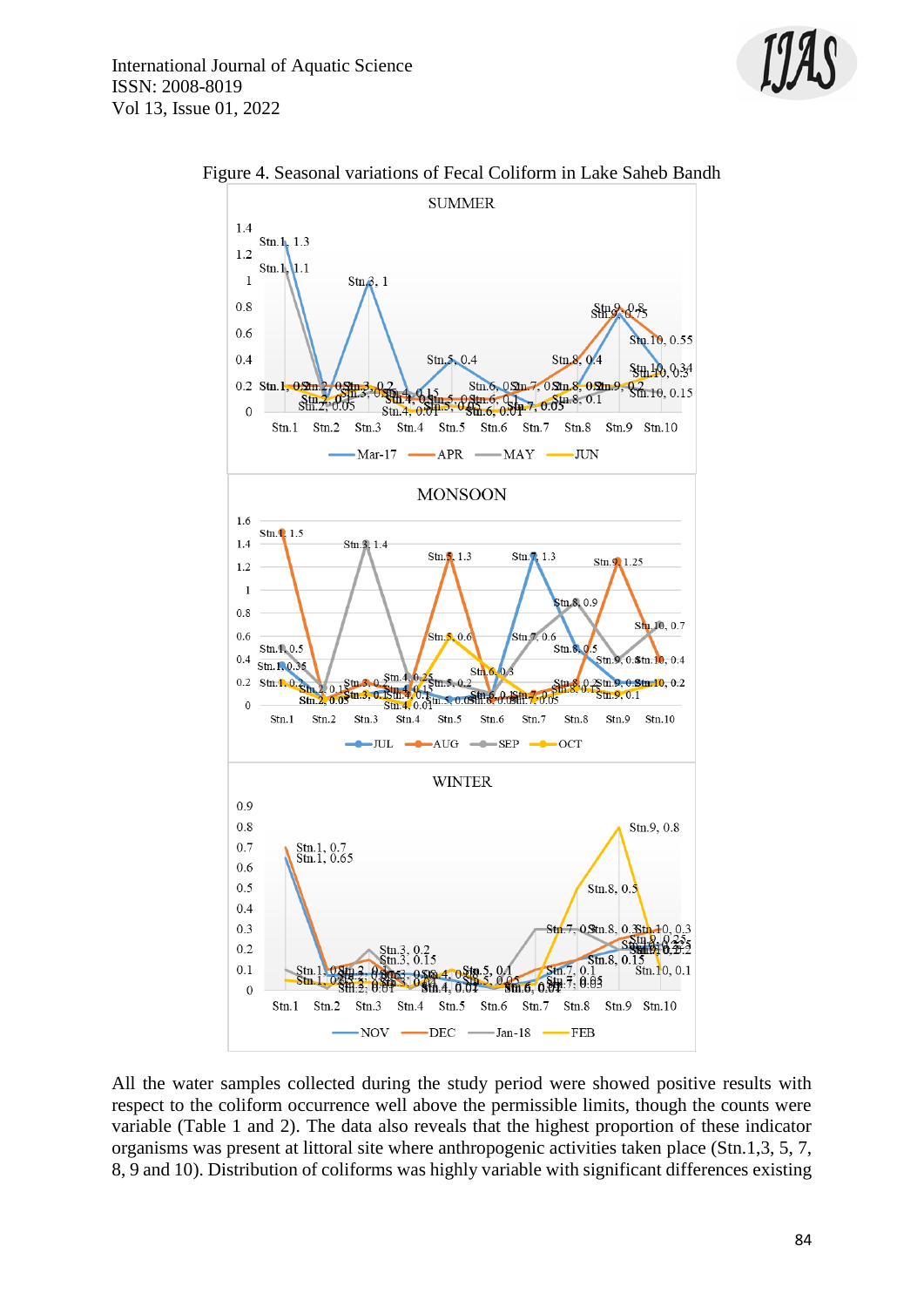

between the sampling sites and the concentration ranged between  $0.05\times10^3$  MPN/100 ml. and  $8.75\times10^3$  MPN/100 ml. in TC whereas in FC it was ranged between  $0.01\times10^4$  MPN/100 ml. and  $5.65\times10^4$  MPN/100 ml.

For the Stn.1, maximum TC count  $(8.75\times10^3$  MPN/100 ml) was observed in July 2017, followed by minimum in January 2018 ( $2\times10^3$  MPN/100 ml) whereas, FC count maximum in month August  $2017(1.5\times10^4$  MPN/100 ml) and minimum in February  $2018(0.05\times10^4$ MPN/100 ml).

For Stn.2, maximum and minimum TC was observed in August  $2017(3.95\times10^3$  MPN/100 ml) and November 2017 ( $0.1 \times 10^3$  MPN/100 ml) whereas FC count maximum in month April  $2017(0.2\times10^4 \text{ MPN}/100 \text{ ml})$  and minimum in Jan  $2018(0.01\times10^4 \text{ MPN}/100 \text{ ml})$ .

For Stn.3, maximum TC was counted as  $8.2\times10^3$  MPN/100 ml in July 2017 whereas minimum in January  $2018(0.4\times10^3$  MPN/100 ml). FC count was maximum in the month September  $2017(1.4\times10^{4}$  MPN/100 ml) but minimum  $(0.01\times10^{4}$  MPN/100 ml) during January 2018.

For Stn.4, maximum and minimum TC was observed in September  $2017(2.35\times10^3$  MPN/100 ml) and January 2018 ( $0.1\times10^3$  MPN/100 ml) whereas FC count maximum in month September  $2017(0.25\times10^4$  MPN/100 ml) and minimum  $(0.01\times10^4$  MPN/100 ml) during June, October, December and January 2018.

For Stn.5, maximum TC was counted as  $8.5 \times 10^3$  MPN/100 ml in July 2017 whereas minimum January  $2018(0.3\times10^3$  MPN/100 ml). FC count was maximum in the month August  $2017(1.3\times10^4$  MPN/100 ml) but minimum  $(0.05\times10^4$  MPN/100 ml) during May, June, July, Nov 2017.

For Stn.6, maximum and minimum TC was observed in June  $2017(2.5\times10^3 \text{ MPN}/100 \text{ ml})$  and December 2017 and February 2018 ( $0.2 \times 10^3$  MPN/100 ml) whereas FC count maximum in month October  $2017(0.3\times10^4$  MPN/100 ml) and minimum in May, June, November, December and January 2018(0.01×10<sup>4</sup> MPN/100 ml).

For Stn.7, maximum TC count  $(7\times10^3$  MPN/100 ml) was observed in August 2017, followed by minimum in February 2018 ( $0.1\times10^3$  MPN/100 ml) whereas, FC count maximum in month July 2017(1.3×10<sup>4</sup> MPN/100 ml) and minimum in February 2018(0.03×10<sup>4</sup> MPN/100 ml).

For Stn.8, maximum TC was counted as  $4\times10^3$  MPN/100 ml in July and September 2017 whereas minimum in January  $2018(0.05\times10^3$  MPN/100 ml). FC count was maximum in the month September  $2017(0.9\times10^4$  MPN/100 ml) but minimum  $(0.01\times10^4$  MPN/100 ml) during February 2018.

For Stn.9, the maximum concentration of TC  $(6\times10^3 \text{ MPN}/100 \text{ ml})$  was observed in August 2017 followed by minimum  $0.3\times10^4$  MPN/100 ml in January 2018. FC count was maximum in the month August  $2017(1.25\times10^4$  MPN/100 ml) but minimum  $(0.05\times10^4$  MPN/100 ml) during January 2018.

For Stn.10, the maximum and minimum TC was observed in August  $2017(5\times10^3 \text{ MPN}/100$ ml) and October and December 2017 ( $0.4 \times 10^3$  MPN/100 ml) whereas FC count maximum in month September  $2017(0.7\times10^4$  MPN/100 ml) and minimum in February  $2018(0.1\times10^4$ MPN/100 ml).

It was also found that counts of both TC and FC were highest during monsoon and summer months. It almost remained in same level throughout monsoon period and later dropped during winter season (Fig. 3 and 4).

# **4. DISCUSSION**

In this study, total coliform (TC) and fecal coliform (FC) bacteria in freshwater Saheb Bandh Lake subjected to different levels of tourist disturbances, coupled with tourism industry,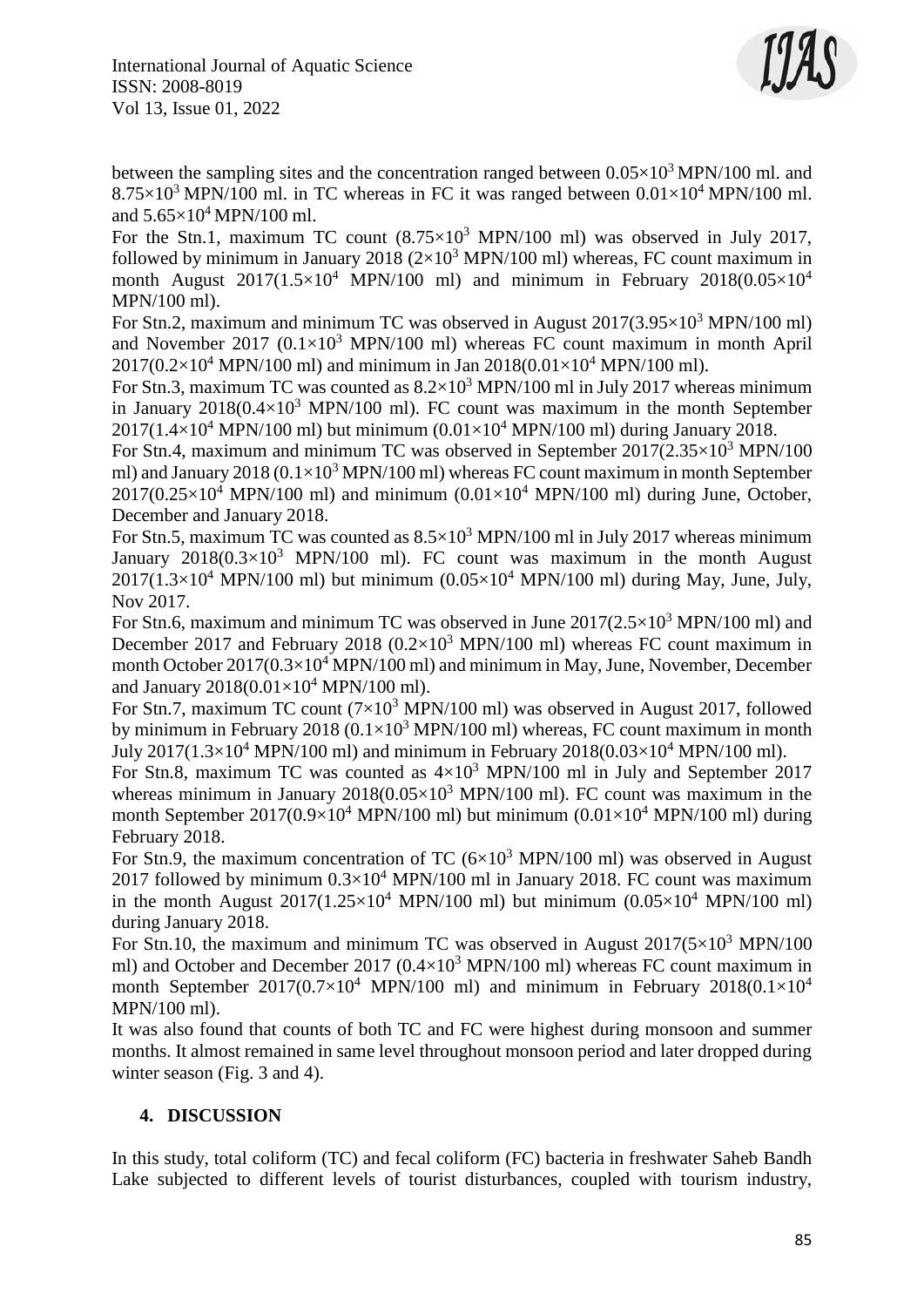

including sewage discharge from municipality, household discharge, runoff water from catchment area, and local activities, are the main anthropogenic perturbations.

Generally, coliform bacteria in the fresh water lake are not alarming for aquatic organisms but disease-causing bacteria which are pathogenic might pose a health threat to humans [40]. Extreme variations in bacterial count were found in all of the water samples collected from the Saheb Bandh Lake at the same time indicative for presence of variable population of coliform bacteria at different stations. However, comparatively higher counts were recorded at the littoral zones of the lake maybe due to interaction of autochthonous and terrigenous origin [41] and infiltration of water laden with organic matter [9].

Total coliforms can be indirectly associated with fecal pollution are used as indicators of microbiological water quality and are very important of treatment efficiency as well as indicators of decay bacterial after treatment [9,42-44]. Total coliforms which are used to evaluate the general quality of water, exceeded the WHO recommended acceptable limit in all of study sample [45]. The observed differences in the values of water quality indicators result from differences in the type of land use and intensity of touristic activity within the examined catchments [46-47]. The main source of water contamination may include either effluents from illegal discharge of untreated sewage from households or surface runoff carrying bacteria [47,48].

Smoroń and Twardy [46] reported that the effect of variable intensity of tourist movement on the quality of waters were significantly characterized by higher contamination with the concentration of fecal coliforms. According to Lenart-Boroń *et al*. [47], significant deterioration of water quality due to increased tourist traffic, resulting in growing number of illegal sewage discharge. Another important source of water contamination in the catchment area is related to natural processes, such as surface runoff and soil leaching [49].

Saheb Bandh Lake water quality showed significant deterioration in quality in view of global standards. All the samples of this lake water were contaminated with coliform bacteria, resulting mainly from anthropogenic activities, especially discharging of domestic wastes directly into the lake whereas some recent studies revealed that coliform count has positive relation with anthropogenic activities [11,49-50]. According to Shafi et al. [11] and Feng et al. [51], fecal bacterium which is found in the intestinal canal of man and warm-blooded animals is discharged with feces. "Traveller's diarrhoea" causing by Enterotoxigenic *E. coli* (ETEC) in developing countries infecting only humans and transmission occurs through water and food contaminated with human waste [11]. The water samples revealed that maximum of samples was crossing the MPN index beyond permissible limit [22] indicating gross pollution of the lake and its transition towards eutrophic state of lake Saheb Bandh [52]. In the lake water samples high MPN values can be attributed to the surrounding runoff and sewage drained into the lake from the catchment area increasing the total coliform count of water bodies due to increased animal wastes [11,53]. The results of the present study draw support from the findings of Shafi et al. [11] and Sharma et al. [49] who worked on the bacterial indicators of fecal pollution of North Indian lakes and reported that the places with greater anthropogenic pressure experience a comparatively higher bacterial load.

High-water runoff and accelerated growth of microbes during summer are responsible for higher degradation of organic matter, which eventually reduced the dissolved oxygen concentration, thus making some water bodies more polluted. During monsoon, samples showed highest number of coliform organisms in the lake water may be due to initial monsoon runoff directing towards the lake from the surrounding areas [54]. Comparatively lower bacterial composition during winter is probably related to low water temperature, reduced loading of organic substrate from autocanthous and allocanthous sources reported by Saha et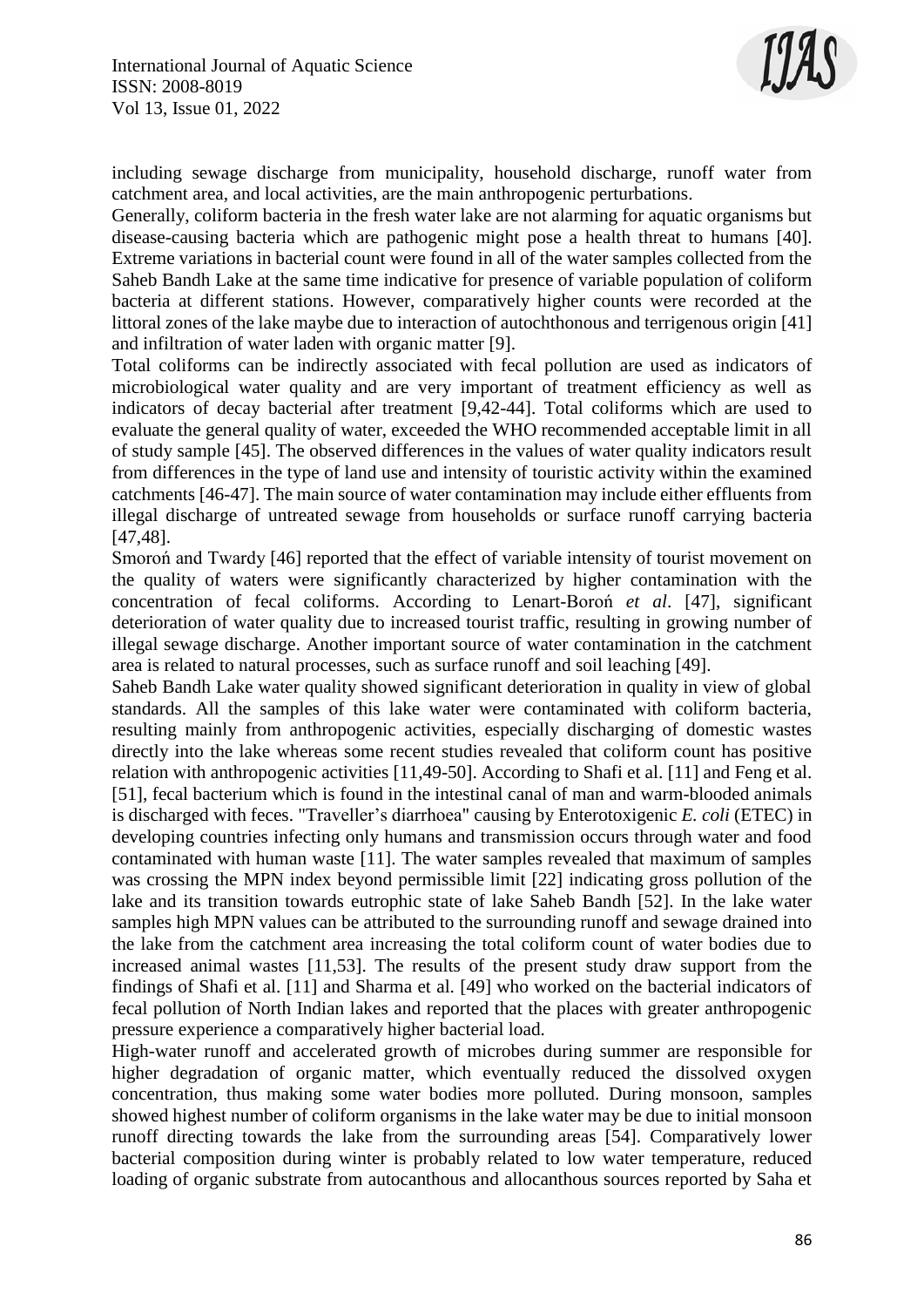

al. [41]. During summer season increasing trends of organic substrate along with rising temperature might also play a great role to initiate bacterial population [41]. According to Shafi et al. [11], the category wise distribution of coliform count (Table 3) into four categories with MPN range of zero for category I (excellent water quality), 4 to 50 MPN/100ml for category II (good), 51 to 400 MPN/100ml for category III (fair) and 401 to 1100 MPN/100ml for category IV (poor) shows that the most of the water samples lying in category III and category IV and 0% sample lying in category I. The results indicate that none of the samples was fit for drinking purpose. Most of the water samples (95%) obtained from

the lake were fit for bathing and swimming. However, some patches of the lake were of poor quality and hence unfit for any use. Therefore, control measures must be implemented to minimize bacterial transport to natural systems.

# **5. CONCLUSION**

Density of total coliform and fecal coliform bacteria in the lake water indicates that the water quality has deteriorated and is not fit for drinking purposes. Fecal contamination observed in the lake water may be due to open defecation practices followed as well as cattle wastes in the neighboring localities eventually finding their way into the wetland. It is further observed that anthropogenic activities have resulted in elevated levels of total coliforms. Inadequate sanitary system, poor land use pattern in the immediate catchment and discharge of waste water continues to jeopardize the water quality of the lake for human use. However, the recent climate change for last five to six years have been changing the time of monsoon onset and duration in the region to a great extent which ultimately has also resulted in the change of seasonal bacterial population pattern in wet lands. Therefore, control must be implemented to minimize bacterial transport to such natural systems.

# **ACKNOWLEDGEMENTS**

The author is grateful to the authorities of the Department of Zoology and Principal of the St. Joseph's College (Univ. Section), North Point, Darjeeling, for rendering their support and help for the completion of this work.

# **6. REFERENCES**

- [1] [1]. SK. Shahina J, Sandhiya D, Rafiq S. 2020. Bacteriological Quality Assessment of Groundwater and Surface Water in Chennai. *Nat. Environ. Pollut. Technol*. 19(1): 349- 353.
- [2] [2]. Akrong MO, Amu‑Mensah FK, Amu‑Mensah MA, Darko H., Addico GND., Ampofo JA. 2019. Seasonal analysis of bacteriological quality of drinking water sources in communities surrounding Lake Bosomtwe in the Ashanti Region of Ghana. *Appl. Water Sci*. 9:82<https://doi.org/10.1007/s13201-019-0959-z>
- [3] [3]. Jahan N, Islam S, Evamoni FZ, Md. Hossain J, Akter S, Md. Ahmmed R, Md. Islam A, Mahmud S. 2017. Assessment of Physicochemical and Bacteriological Quality of Different Surface Water Samples of Tangail District, Bangladesh. *Adv Microbiol*. 7: 769- 789.
- [4] [4]. Bibi S, Khan RL, Nazir R. 2016. Heavy metals in drinking water of lakki marwat district, KPK, Pakistan. *World Appl. Sci. J*. 34 (1): 15–19.
- [5] [5]. Adesakin TA, Oyewale AT, Bayero U, Mohammed AN, Aduwo IA, Ahmed PZ, Abubakar ND, Barje IB. 2020. Assessment of bacteriological quality and physico-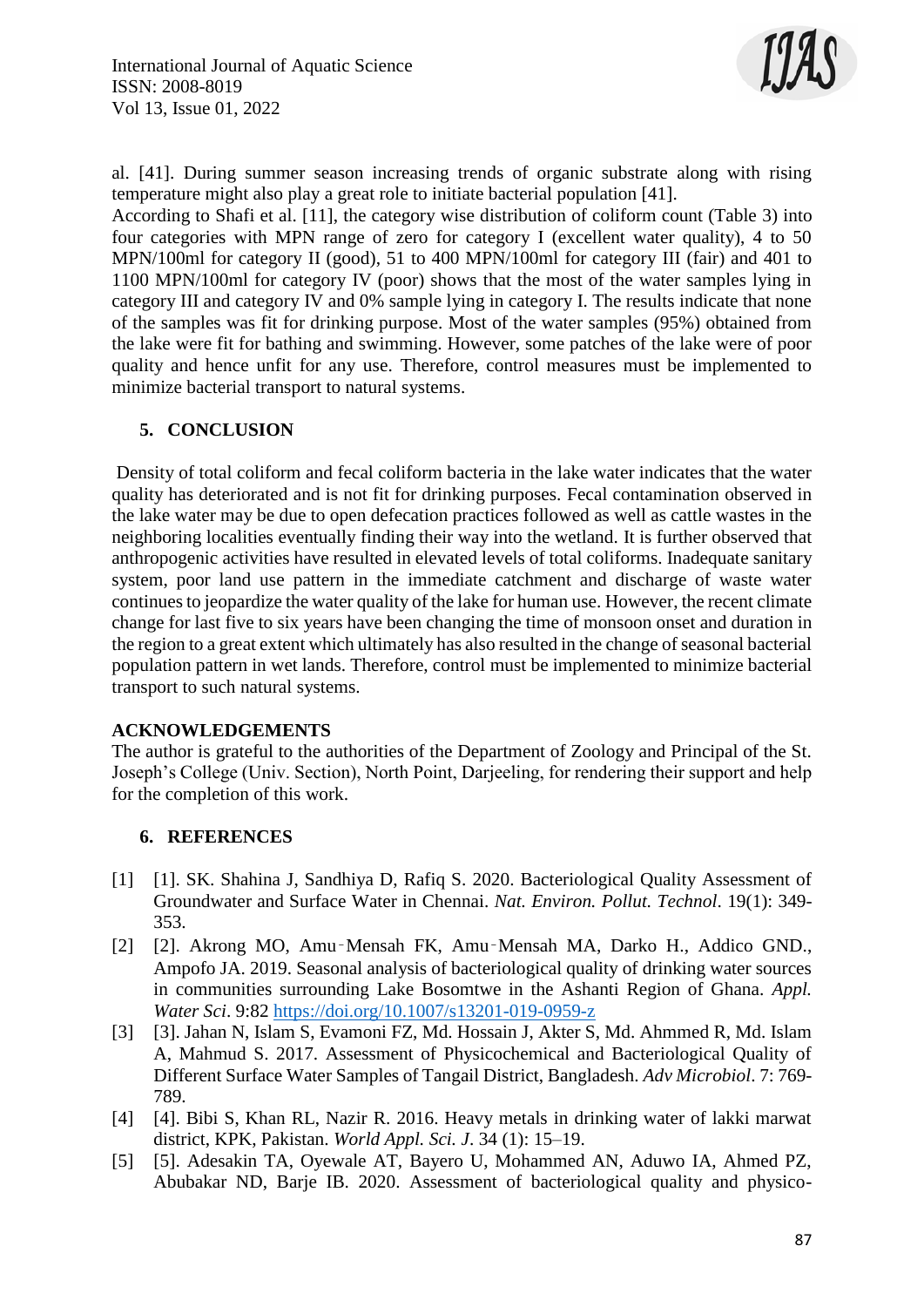

chemical parameters of domestic water sources in Samaru community, Zaria, Northwest Nigeria. *Heliyon*.: 6 e04773

- [6] [6]. Saha U, Sonon L, Turner P, Kissel D, Vendrell PF, Atiles JH. 2013. Coliform bacteria in your water. University of Georgia.
- [7] [7]. Chaudhury FN, Malik MF. 2017. Factors affecting water pollution: a review. *J. ecosystem ecography*. 7(225):1-3.
- [8] [8]. Mallongi A, Herlianti HA, Pulubuhu DAT, Arsyad M, Jastam MS, Rachmat M. 2019. Calculation of Potential Risks Assessment of Escherichia coli and Total Coliform in Communities Well Water of Puty Village, Luwu Regency. *Indian J Public Health Res Dev*. 10(10).
- [9] [9]. Mahamat NA, Hamit A, Abderamane M, Batrane M. 2021. Assessment of the physico-chemical and bacteriological quality of the waters of the quaternary aquifer of the city of Mao in Chad. *Int. J. Water Res*. 13(3): 184-195.
- [10] [10]. Amu-Mensah F, Akrong M, Amu-Mensah M, Darko H. 2014. Sustainable management of Lake Bosomtwe in the Ashanti Region of Ghana; Hydrology, water quality and anthropology factors. Final report for UNESCO, Accra Office, p. 151, Technical report CSIR-WRI.
- [11] [11]. Shafi S, Kamili AN, Shah MA, Bandh SA. 2013. Coliform bacterial estimation: A tool for assessing water quality of Manasbal Lake of Kashmir, Himalaya. *Afr. J. Microbiol. Res*. 7(31): 3996-4000.
- [12] [12]. Baker-Austin C, Wright M, Stephanauskas R, Mc Arthur JV. 2006. Co-selection of antibiotic and metal resistance. *Trends Microbiol*. 14(4):176-182.
- [13] [13]. Pereira CS, Amorim SD, Santos AFM, Siciliano S, Moreno IMB, Ott PH, Rodrigues DP. 2007. *Vibrio* spp. isolados de mamíferos marinhos capturados na região litorânea do Sudeste ao Sul do Brasil. *Pesq Vet Bras*. 2:81-83.
- [14] [14]. Naiman RJ.1992. Watershed management—balancing sustainability and environmental change. Springer, New York.
- [15] [15]. Edmondson WT. 1991. The uses of ecology: Lake Washington and Beyond. University of Washington Press, Seattle.
- [16] [16]. World Lake Vision Action Report Committee (WLVARC). 2007. World Lake vision action report: implementing the world lake vision for the sustainable use of lakes and rivers. International Lake Environment Committee, Kusatsu City, Shiga, Japan.
- [17] [17]. Solo-Gabriele HM, Durbin ME, Abdelzaher AM, Heybeck NF, Elmir S, Goodwin KD, Sinigalliano C. 2005. Factors that Influence Fecal Indicator Microbe Levels. Proceedings of the Annual Meeting of the Florida Branch of the American Society for Microbiology.
- [18] [18]. Okpokwasili GC, Akujobi TC. 1996. Bacteriological indicators of tropical water quality. *Environ. Tox. Water Qual*. 11:77-81.
- [19] [19]. Rodrigues C, Cunha MA. 2017. Assessment of the microbiological quality of recreational waters: indicators and methods. *Euro-Mediterr J Environ Integr*. 2:25.
- [20] [20]. Donovan E, Unice K, Roberts JD, Harris M, Finley B. 2008. Risk of gastrointestinal disease associated with exposure to pathogens in the water of the Lower Passaic River. *Appl. Environ. Microbiol*. 74(4): 994-1003.
- [21] [21]. Musyoki AM, Abednego M, Suleiman MA, Mbithi JN, Maingi JM. 2013. Waterborne bacterial pathogens in surface waters of Nairobi River and health implication to communities' downstream Athi River. *Int. j. life sci. pharma res*. 3(1):4-10.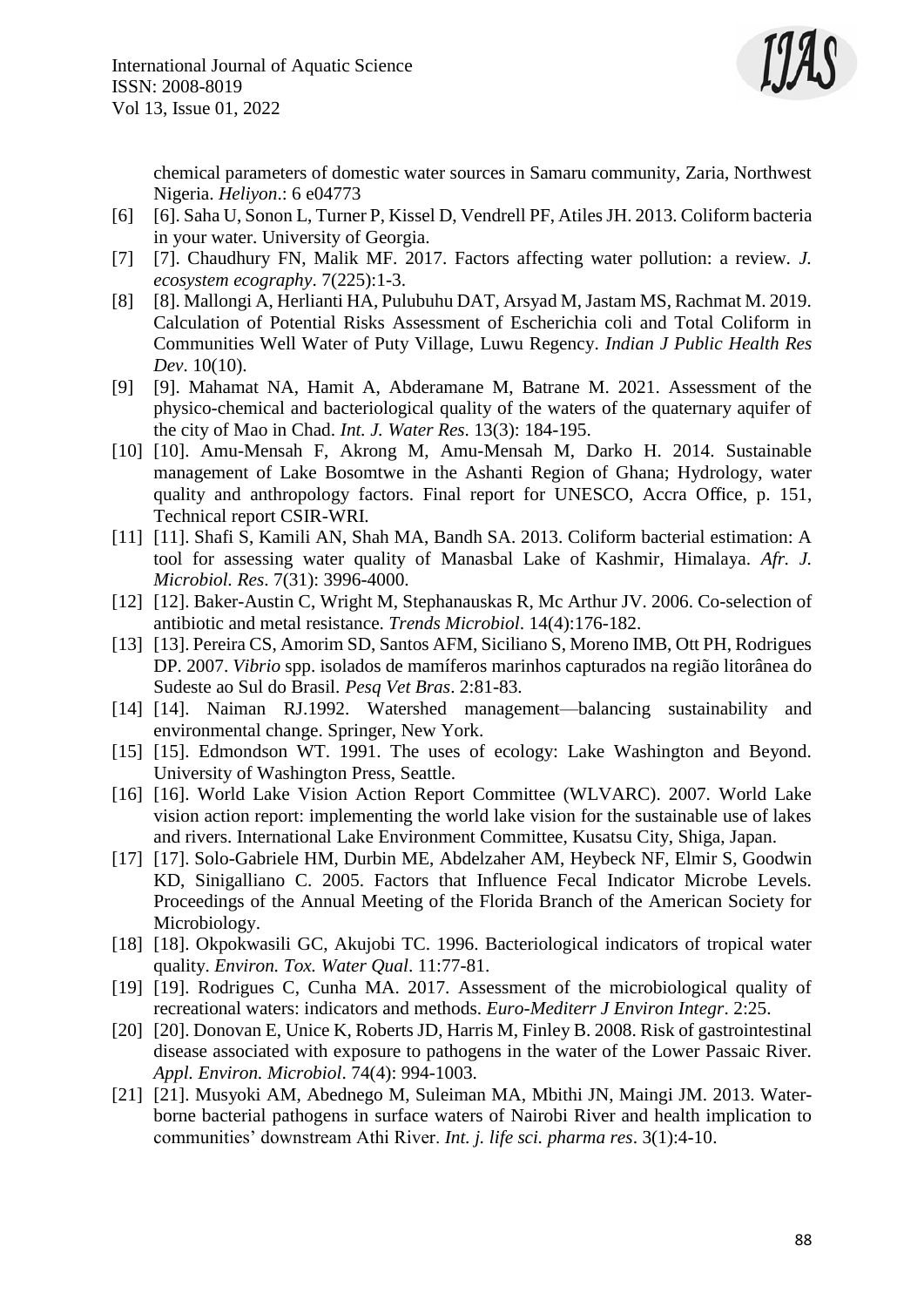

- [22] [22]. WHO. 2003. Guidelines for Safe Recreational-water Environments, Coastal and Fresh-waters Vol.1. World Health Organization, Geneva, Switzerland. http://www.who.int/water\_sanitation\_health/bathing/srwe1/en/. Accessed 12 Mar 2015
- [23] [23]. Cheesbrough, M. 2000. Microbiological Tests. In: Cheesbrough, M., Ed., District Laboratory Practice in Tropical Countries, Part II, Low Priced Edition, Cambridge University Press, Cambridge, 105-130.
- [24] [24]. Subba RC, Subba RNV. 1995. Ground water quality in residential colony. *Indian J. Environ. Health*. 37(4):295-300.
- [25] [25]. Saha ML, Nessa M, Khan MR, Islam MN, Hoque S.2012. Bacteriological and Physicochemical Water Quality of Four Ponds of Dhaka Metropolis. *Bangladesh J. Bot*. 41:55-60.<https://doi.org/10.3329/bjb.v41i1.11083>
- [26] [26]. Tallon P, Magajna B, Lofranco C, Leung KT. 2005. Microbial Indicators of Faecal Contamination in Water: A Current Perspective. *WAT. AIR AND SOIL POLL*. 166: 139- 166.<https://doi.org/10.1007/s11270-005-7905-4>
- [27] [27]. Moe CL, Rheingans RD. 2006. Global Challenges in Water, Sanitation and Health. *J Water Health*. 4:41-57.
- [28] [28]. Menon R, Jackson CR, Holland MM. 2013. The influence of vegetation on microbial enzyme activity and bacterial community structure in freshwater constructed wetland sediments. *Wetlands*. 33(2):365–378.
- [29] [29]. Zhang J, Zhang X, Liu Y, Xie S, Liu Y. 2014. Bacterioplankton communities in a high-altitude freshwater wetland. *Ann Microbiol*. 64:1405–1411.
- [30] [30]. Tang J, Ding X, Wang LM, Xu QR, Yang ZR, Zhao J, Sun Q, Feng S, Zhang J. 2012. Effects of wetland degradation on bacterial community in the Zoige Wetland of Qinghai-Tibetan Plateau (China). *World J Microbiol Biotechnol*. 28(2):649–657.
- [31] [31]. Peralta RM, Ahn C, Gillevet PM. 2013. Characterization of soil bacterial community structure and physicochemical properties in created and natural wetlands. *Sci Total Environ*. 443:725–732.
- [32] [32]. Morrissey EM, Jenkins AS, Brown BL, Franklin RB. 2013. Resource availability effects on nitrate-reducing microbial communities in a freshwater wetland. *Wetlands*. 33(2):301–310.
- [33] [33]. Akiyama M, Shimizu S, Ishijima Y, Naganuma T. 2010. Response of microbial community structure to natural and accelerated hydrarch successions in the boreal wetlands in northern Hokkaido, Japan. *Limnology*. 11(3):273–279.
- [34] [34]. Tang YS, Wang L, Jia JW, Fu XH, Le YQ, Chen XZ, Sun Y. 2011. Response of soil microbial community in Jiuduansha wetland to different successional stages and its implications for soil microbial respiration and carbon turnover. *Soil Biol Biochem*. 43(3):638–646.
- [35] [35]. Pipes WO. 1981. Bacterial indicators of pollution. CRC Press Inc Boca Raton FL, 242.
- [36] [36]. World Health Report. 2002. Reducing risks, promoting healthy life. World Health Organization, Geneva.
- [37] [37]. Bera B.2019. Faunal composition of benthic macro invertebrates and their importance in an urban fresh water lake ecosystem. *Int j res anal rev*. 6(2):139-147.
- [38] [38]. Ghosh N.2007. Editor. Paschim Banga-Purulia district. Department of Information & Culture. Government of West Bengal, Kolkata.
- [39] [39]. APHA.1998. Standard Methods for Examination of Water and Wastewater. 20th edition. American Public Health Association, Washington D.C.